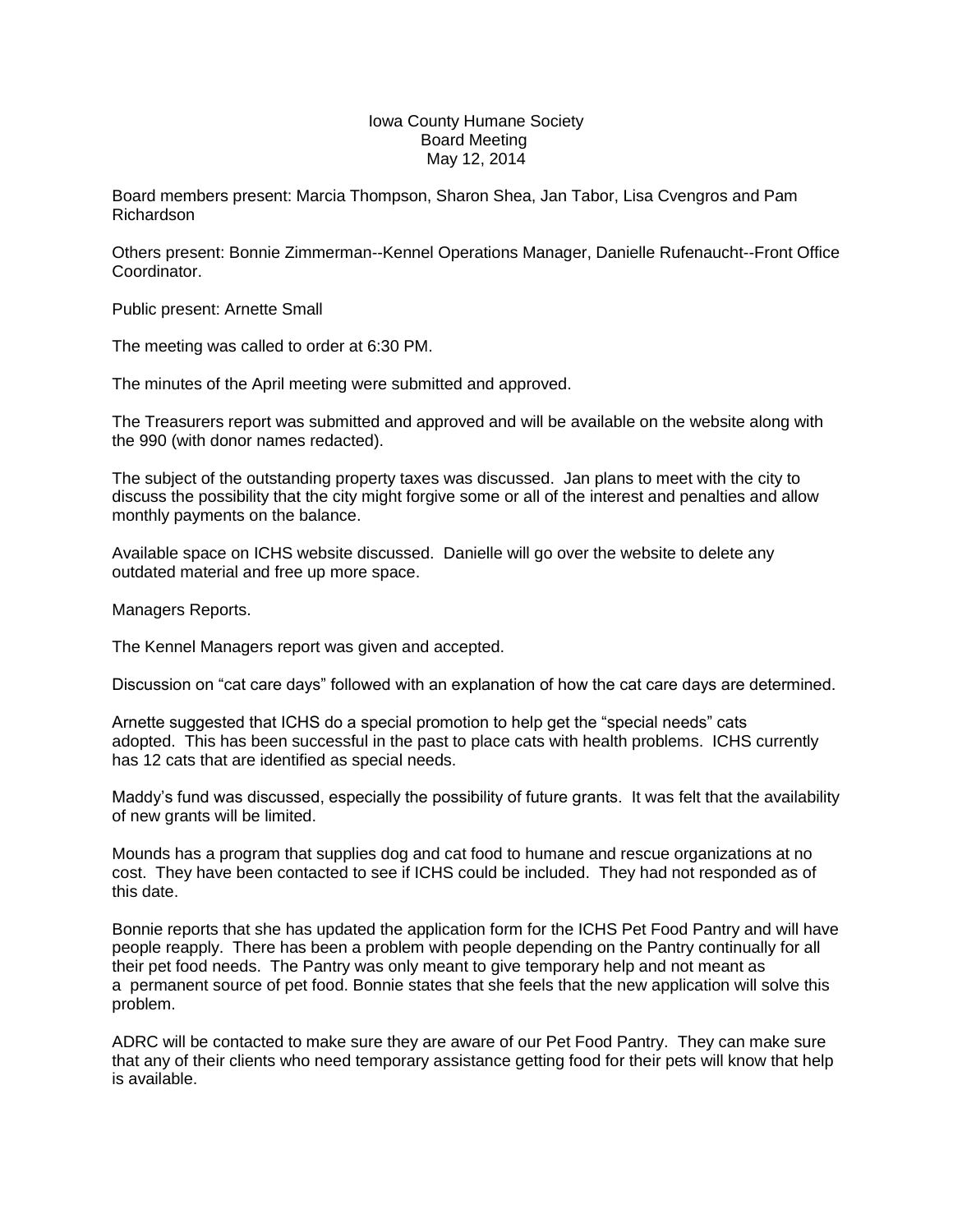Office Coordinator report was given and accepted.

Outreach report was given by Sharon Shea.

Walmart "Family Fun Day" was May 10th and volunteers manned the ICHS booth from 10AM to 4PM. \$26.80 in donations were received.

Sharon spoke with the owner of Andersons Family Farm. They travel with a small petting zoo of farm animals to various celebrations and fundraisers in the area. They might be willing to bring their animals to our Summer fundraiser for just the price of gas. Sharon will contact them for more details.

Committee Reports

AWE--nothing to report.

Fundraising committee. Committee will meet on Thursday May 15th at 2 PM.

The annual plant sale will be the next two Saturdays--May 17th and May 24th.

May 31st will be the Barn Dance.

June 7th is the date chosen for the Wine Tasting. This will be held at ICHS from 1PM to 4PM. Jan noted that a permit will be necessary since there will be alcohol served. Sharon will take care of obtaining the permit.

There will be various wines, chocolates and cheeses and ICHS will be selling cream puffs. In addition there will be chair massages, a martial arts demo and reflexology demos. Dr. Holter will give a demo of animal chiropractic. This fundraiser will be for humans only--no pets will be allowed. Sharon will contact Dr. Holter to see if he wants to bring a dog for the chiropractic demonstration or if he would like us to provide the dog(s).

June 8th is Mounds Dog Fest. ICHS will have a booth. Arnette, Rhonda Martin and Sharon have volunteered to represent ICHS. Bonnie will order t-shirts with the ICHS logo to sell at the booth.

June 21 is the Red Room Bar and Restaurant fundraiser. There will be bands from 2PM to 6PM and then again from 8PM to Midnight. Raffles, door prizes and jello shots will be offered. In addition there will be roast pork, beer and chips. A \$10 fee will be charged and that will cover entertainment and food.

There is a possibility that Cisco Foods may donate or defray the cost of the roast pork. Sharon will follow up with them.

There will need to be 4 volunteers available to help with cleanup at midnight. All of the proceeds will go to ICHS.

The summer mailing will need to be done by the end of June.

Other events include an online auction in July, the Summer Carnival July 12th and the Lands End food booth July 23.

Danielle and Bonnie will start using Facebook as much as possible to promote ICHS fundraisers and other events.

Building and Grounds Committee. No meeting was held.